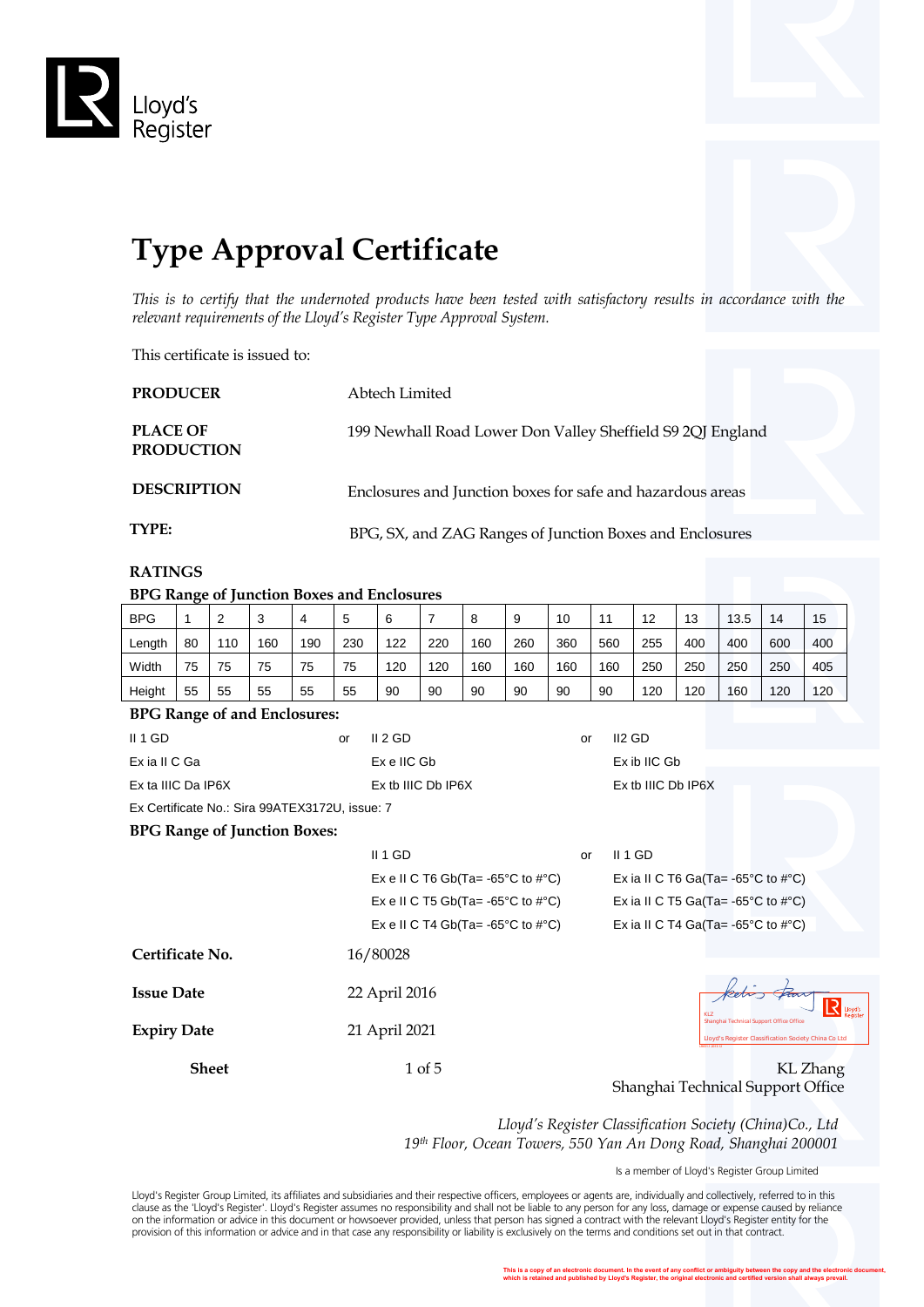

**RATINGS** (Cont'd) Ex ib II C T6 Gb(Ta= $-65^{\circ}$ C to  $\#^{\circ}$ C) Ex ib II C T5  $Gb(Ta = -65^{\circ}C$  to  $\#^{\circ}C)$ Ex ib II C T4 Gb(Ta= $-65^{\circ}$ C to  $\#^{\circ}$ C) Ex tb III C T85°C Db(Ta= $-65$ °C to  $\#$ °C) Ex tb III C T100°C Db(Ta= $-65$ °C to  $\#$ °C)

Ex ta III C T85°C Da(Ta= $-65$ °C to  $\#$ °C) Ex ta III C T100°C Da(Ta= -65°C to  $\#^{\circ}$ C)

Ex Certificate No.: Sira 99ATEX3173X, issue:11

| <b>SX Range of Enclosures:</b> |                                               |               |           |              |                                                                              |
|--------------------------------|-----------------------------------------------|---------------|-----------|--------------|------------------------------------------------------------------------------|
| SX Ref.                        | Group and Category                            | Length(mm)    | Width(mm) | Depth(mm)    |                                                                              |
|                                |                                               |               |           | Min.         | Max.                                                                         |
| SX <sub>0</sub>                | II <sub>2</sub> GD                            | 229           | 152       | 140          | 2000                                                                         |
| SX0.5                          | II 2 GD                                       | 274           | 184       | 140          | 2000                                                                         |
| SX <sub>1</sub>                | II 2 GD                                       | 324           | 234       | 140          | 2000                                                                         |
| SX1.5                          | II <sub>2</sub> GD                            | 306           | 306       | 140          | 2000                                                                         |
| SX <sub>2</sub>                | II 2 GD                                       | 324           | 372       | 140          | 2000                                                                         |
| SX <sub>3</sub>                | II 2 GD                                       | 448           | 372       | 140          | 2000                                                                         |
| SX4                            | II 2 GD                                       | 510           | 372       | 140          | 2000                                                                         |
| SX <sub>5</sub>                | II <sub>2</sub> GD                            | 510           | 510       | 140          | 2000                                                                         |
| SX <sub>6</sub>                | II 2 GD                                       | 780           | 510       | 140          | 2000                                                                         |
| SX7                            | II 2 GD                                       | 950           | 650       | 140          | 2000                                                                         |
| SX8                            | II <sub>2</sub> GD                            | 1250          | 800       | 140          | 2000                                                                         |
| SX225                          | II <sub>2</sub> GD                            | 2000          | 2000      | 140          | 2000                                                                         |
| SX45                           | II 2 GD                                       | 114           | 114       | 51(Nominal)  |                                                                              |
| <b>SX64</b>                    | II 2 GD                                       | 152           | 102       | 63(Nominal)  |                                                                              |
| SX66                           | II <sub>2</sub> GD                            | 152           | 152       | 102(Nominal) |                                                                              |
| II 1 GD                        |                                               | II 2 GD       |           |              |                                                                              |
| Ex ia II C Ga                  |                                               | Ex e IIC Gb   |           |              |                                                                              |
| Ex ta IIIC Da                  |                                               | Ex ib IIC Gb  |           |              |                                                                              |
|                                |                                               | Ex tb IIIC Db |           |              |                                                                              |
|                                | Ex Certificate No.: CML 15ATEX3078U, issue: 0 |               |           |              |                                                                              |
| Certificate No.                |                                               | 16/80028      |           |              |                                                                              |
|                                |                                               |               |           |              |                                                                              |
| <b>Issue Date</b>              |                                               | 22 April 2016 |           |              |                                                                              |
| <b>Expiry Date</b>             |                                               | 21 April 2021 |           |              | $\overline{S}$<br>Lloyd's<br>KLZ<br>Shanghai Technical Support Office Office |
|                                |                                               |               |           |              | Lloyd's Register Classification Society China Co Ltd                         |
|                                |                                               |               |           |              |                                                                              |

**Sheet** 2 of 5 KL Zhang Shanghai Technical Support Office

> *Lloyd's Register Classification Society (China)Co., Ltd 19th Floor, Ocean Towers, 550 Yan An Dong Road, Shanghai 200001*

> > Is a member of Lloyd's Register Group Limited

Lloyd's Register Group Limited, its affiliates and subsidiaries and their respective officers, employees or agents are, individually and collectively, referred to in this<br>clause as the 'Lloyd's Register'. Lloyd's Register provision of this information or advice and in that case any responsibility or liability is exclusively on the terms and conditions set out in that contract.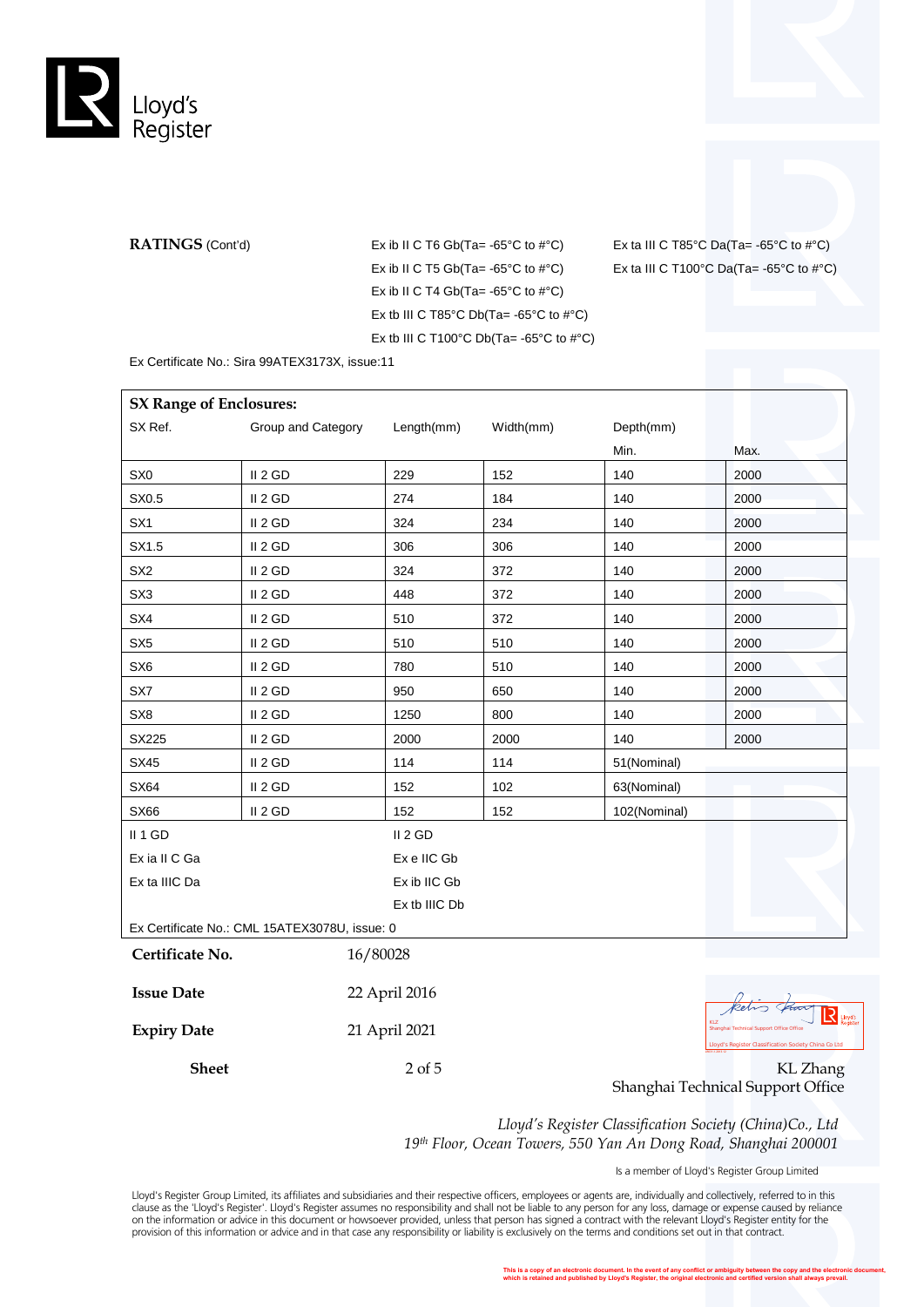

## **RATINGS** (Cont'd)

#### **SX Range of junction boxes :**

SX Ref. : SX0, SX0.5, SX1, SX1.5, SX2, SX3, SX4, SX5, SX6, SX7, SX8, SX225, SX45, SX64, SX66 EPL: Ga, Gb, Db, Da

| II 2 GD                                       | II 2 GD                               | $II$ 1 GD              |  |  |  |  |
|-----------------------------------------------|---------------------------------------|------------------------|--|--|--|--|
| Ex e II C T#Gb                                | Exe op pr II C T#Gb                   | Ex ia II C T#Ga        |  |  |  |  |
| Ex ib II C T#Gb                               | Ex ib op pr II C T#Gb                 | Ex ia op is II C T#Ga  |  |  |  |  |
| Ex e op is II C T#Gb                          | Ex ia op pr II C T#Gb                 | Ex op is II C T#Ga     |  |  |  |  |
| Ex ib op is II C T#Gb                         | Ex op pr II C T#Gb                    | Ex ta III C T#°C Da    |  |  |  |  |
| Ex tb III C T#°C Db                           | Ex tb III C $T#^{\circ}C$ Db          |                        |  |  |  |  |
| Ta= - #°C to +#°C                             | Ta= $-40^{\circ}$ C to $+4^{\circ}$ C | Ta= $-$ #°C to $+$ #°C |  |  |  |  |
| Ex Certificate No.: CML 14ATEX3123X, issue: 0 |                                       |                        |  |  |  |  |

#### **ZAG Range of Enclosures:**

| II 1 GD            | or     | II 2 GD            | or    | II2 GD             |        |
|--------------------|--------|--------------------|-------|--------------------|--------|
| Ex ia II C Ga      |        | Ex e IIC Gb        |       | Ex ib IIC Gb       |        |
| Ex ta IIIC Da IP6X |        | Ex tb IIIC Db IP6X |       | Ex tb IIIC Db IP6X |        |
| ZAG Reference      | Length |                    | Width |                    | Height |
| $\overline{2}$     | 58     |                    | 64    |                    | 36     |
| 3                  | 98     |                    | 64    |                    | 36     |
| 4                  | 150    |                    | 64    |                    | 36     |
| $\sqrt{5}$         | 75     |                    | 80    |                    | 57     |
| 6                  | 125    |                    | 80    |                    | 57     |
| $\overline{7}$     | 175    |                    | 80    |                    | 57     |
| 9                  | 122    |                    | 120   |                    | 80     |
| 10                 | 220    |                    | 120   |                    | 80     |
| 10/9               | 220    |                    | 120   |                    | 90     |
| 11                 | 160    |                    | 160   |                    | 90     |
| 12                 | 260    |                    | 160   |                    | 90     |
| 13                 | 360    |                    | 160   |                    | 90     |

**Certificate No.** 16/80028

| <b>Issue Date</b>  | 22 April 2016 |                                                                        |
|--------------------|---------------|------------------------------------------------------------------------|
| <b>Expiry Date</b> | 21 April 2021 | kelis Room<br>Shanghai Technical Support Office Office                 |
|                    |               | Lloyd's Register Classification Society China Co Ltd<br>18031.12012.12 |
| Sheet              | 3 of 5        | KL Zhang                                                               |

**LROS**<br>Shanghai Technical Support Office Office<br>Lagranghai Register Classification Society China Co Ltd<br>Rambau

Shanghai Technical Support Office

*Lloyd's Register Classification Society (China)Co., Ltd 19th Floor, Ocean Towers, 550 Yan An Dong Road, Shanghai 200001*

Is a member of Lloyd's Register Group Limited

Lloyd's Register Group Limited, its affiliates and subsidiaries and their respective officers, employees or agents are, individually and collectively, referred to in this<br>clause as the 'Lloyd's Register'. Lloyd's Register provision of this information or advice and in that case any responsibility or liability is exclusively on the terms and conditions set out in that contract.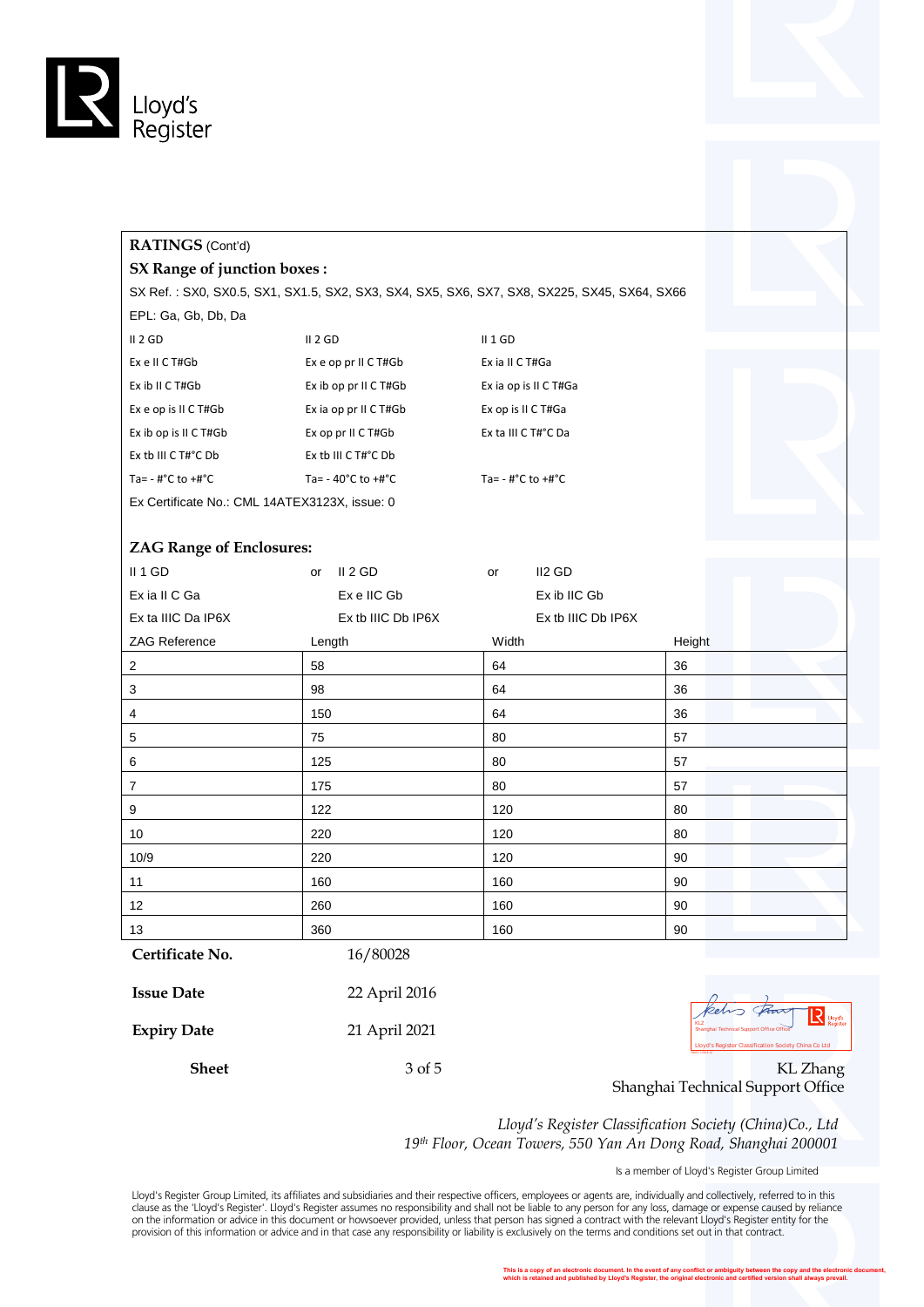

| 15                                                    | 202                                                                                                                              | 232                                                                                                          | 114                                                                                                                                                                                                                                                                                                                                                                                                                                                                                                                                                                              |                                                                  |  |  |  |  |
|-------------------------------------------------------|----------------------------------------------------------------------------------------------------------------------------------|--------------------------------------------------------------------------------------------------------------|----------------------------------------------------------------------------------------------------------------------------------------------------------------------------------------------------------------------------------------------------------------------------------------------------------------------------------------------------------------------------------------------------------------------------------------------------------------------------------------------------------------------------------------------------------------------------------|------------------------------------------------------------------|--|--|--|--|
| 16                                                    | 332                                                                                                                              | 232                                                                                                          | 113                                                                                                                                                                                                                                                                                                                                                                                                                                                                                                                                                                              |                                                                  |  |  |  |  |
| Ex Certificate No.: Sira 99ATEX3174U, issue:10        |                                                                                                                                  |                                                                                                              |                                                                                                                                                                                                                                                                                                                                                                                                                                                                                                                                                                                  |                                                                  |  |  |  |  |
| <b>ZAG Range of junction boxes:</b>                   |                                                                                                                                  |                                                                                                              |                                                                                                                                                                                                                                                                                                                                                                                                                                                                                                                                                                                  |                                                                  |  |  |  |  |
| II 1 GD                                               | II 2 GD<br>or                                                                                                                    | or                                                                                                           | II <sub>2</sub> GD                                                                                                                                                                                                                                                                                                                                                                                                                                                                                                                                                               |                                                                  |  |  |  |  |
| Ex ia IIC $T^{(1)}$ Ga                                | Ex e IIC $T^{(1)}$ Gb                                                                                                            |                                                                                                              | Ex ib IIC $T^{\textcircled{\tiny 1}}$ Gb                                                                                                                                                                                                                                                                                                                                                                                                                                                                                                                                         |                                                                  |  |  |  |  |
| Ex ta IIIC $T^{\textcircled{2}}$ Da IP6X              | Ex tb IIIC $T^{\textcircled{2}}$ Db IP6X<br>Ex tb IIIC $T^{\textcircled{2}}$ Db IP6X                                             |                                                                                                              |                                                                                                                                                                                                                                                                                                                                                                                                                                                                                                                                                                                  |                                                                  |  |  |  |  |
|                                                       | Ambient Range - 3 °C to + 4 °C                                                                                                   |                                                                                                              |                                                                                                                                                                                                                                                                                                                                                                                                                                                                                                                                                                                  |                                                                  |  |  |  |  |
|                                                       | (1) The temperature class may be T6, T5, T4, or T3 depending on the application;                                                 |                                                                                                              |                                                                                                                                                                                                                                                                                                                                                                                                                                                                                                                                                                                  |                                                                  |  |  |  |  |
|                                                       | (2) The maximum surface temperature for dust may be T85°C, T100°C, T135°C, or T180°C depending on the application;               |                                                                                                              |                                                                                                                                                                                                                                                                                                                                                                                                                                                                                                                                                                                  |                                                                  |  |  |  |  |
|                                                       | (3) The minimum ambient temperature may be either -60 °C or -65 °C depending upon the use of a glass window. If the equipment is |                                                                                                              |                                                                                                                                                                                                                                                                                                                                                                                                                                                                                                                                                                                  |                                                                  |  |  |  |  |
| without the window the minimum ambient may be -65 °C; |                                                                                                                                  |                                                                                                              |                                                                                                                                                                                                                                                                                                                                                                                                                                                                                                                                                                                  |                                                                  |  |  |  |  |
|                                                       | ⊕The max. ambient temperature is either +40°C, +55°C, +70°C, +90°C, +105°C, +135°C or +150°C depending on the                    |                                                                                                              |                                                                                                                                                                                                                                                                                                                                                                                                                                                                                                                                                                                  |                                                                  |  |  |  |  |
| application;                                          |                                                                                                                                  |                                                                                                              |                                                                                                                                                                                                                                                                                                                                                                                                                                                                                                                                                                                  |                                                                  |  |  |  |  |
|                                                       | ZAG Box Ref.: 2, 3, 4, 5, 6, 7, 9, 10, 10/9, 11, 12, 13, 15, 16; EPL: Ga Gb Db Da                                                |                                                                                                              |                                                                                                                                                                                                                                                                                                                                                                                                                                                                                                                                                                                  |                                                                  |  |  |  |  |
| Ex Certificate No.: Sira 99ATEX3175X, issue:11        |                                                                                                                                  |                                                                                                              |                                                                                                                                                                                                                                                                                                                                                                                                                                                                                                                                                                                  |                                                                  |  |  |  |  |
| <b>APPLICATION</b><br><b>STANDARD</b>                 | IEC60079-31: 2009                                                                                                                | Marine, offshore, and industrial use.<br>Manufacture's technical specification                               | IEC60079-0: 2012, IEC60079-7: 2007, IEC60079-11: 2012 IEC60079-26: 2007,                                                                                                                                                                                                                                                                                                                                                                                                                                                                                                         |                                                                  |  |  |  |  |
| <b>OTHER</b><br><b>CONDITIONS</b>                     | $\mathcal{I}$ .<br>2.<br>3.<br>4.                                                                                                | certificates, shall be complied with during application.<br>to vessels to which the amended standards apply. | Special conditions for safe use, as indicated in the individual EX<br>Type Approval does not eliminate the need for normal inspection<br>and survey procedures required by the Rules and Regulations.<br>If the specified standards are amended during the validity of this<br>certificate, the product is to be re-approved prior to it being supplied<br>(In case of applications other than Marine) The application of this<br>Type Approval Certificate will be limited to the relevant scope of the<br>Specified Standards and acceptance thereof by the local authorities. |                                                                  |  |  |  |  |
| Certificate No.                                       | 16/80028                                                                                                                         |                                                                                                              |                                                                                                                                                                                                                                                                                                                                                                                                                                                                                                                                                                                  |                                                                  |  |  |  |  |
| <b>Issue Date</b>                                     | 22 April 2016                                                                                                                    |                                                                                                              |                                                                                                                                                                                                                                                                                                                                                                                                                                                                                                                                                                                  |                                                                  |  |  |  |  |
| <b>Expiry Date</b>                                    | 21 April 2021                                                                                                                    |                                                                                                              |                                                                                                                                                                                                                                                                                                                                                                                                                                                                                                                                                                                  | Shanghai Technical Support Office Office                         |  |  |  |  |
| <b>Sheet</b>                                          | 4 of 5                                                                                                                           |                                                                                                              | Shanghai Technical Support Office                                                                                                                                                                                                                                                                                                                                                                                                                                                                                                                                                | Lloyd's Register Classification Society China Co Ltd<br>KL Zhang |  |  |  |  |

*Lloyd's Register Classification Society (China)Co., Ltd 19th Floor, Ocean Towers, 550 Yan An Dong Road, Shanghai 200001*

Is a member of Lloyd's Register Group Limited

Lloyd's Register Group Limited, its affiliates and subsidiaries and their respective officers, employees or agents are, individually and collectively, referred to in this<br>clause as the "Lloyd's Register". Lloyd's Register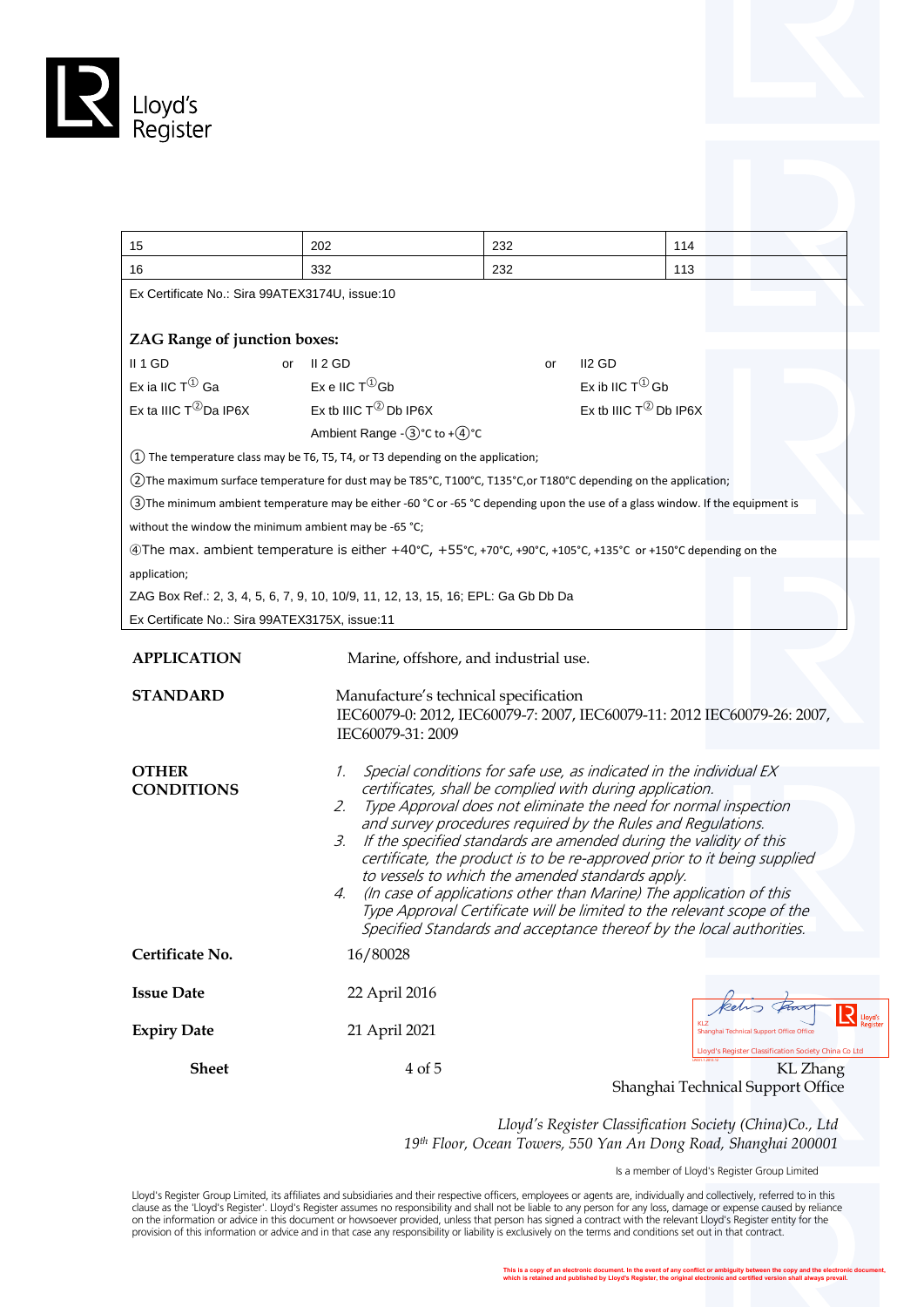

*"This Certificate is not valid for equipment, the design, ratings or operating parameters of which have been varied from the specimen tested. The manufacturer should notify Lloyd's Register Classification Society (China) Co., Ltd. of any modification or changes to the equipment in order to obtain a valid certificate."*

*The attached Design Appraisal Document No. STS/TA/305455, Issue No. 0, dated 22 April 2016 and its supplementary Type Approval Terms and Conditions form part of this Certificate.*



| Certificate No.    | 16/80028      |                                                                                                                    |
|--------------------|---------------|--------------------------------------------------------------------------------------------------------------------|
| <b>Issue Date</b>  | 22 April 2016 | kelis From R 110                                                                                                   |
| <b>Expiry Date</b> | 21 April 2021 | Shanghai Technical Support Office Office<br>Lloyd's Register Classification Society China Co Ltd<br>18001.12012.12 |
| <b>Sheet</b>       | $5$ of $5$    | KL Zhang                                                                                                           |

**LROST LACT STATE CONSIDER STATE CONSIDER**<br>Lact Shanghai Technical Support Office Office<br>
Lact Shanghai Technical Support Office Office Of the Office Office Office Of the Office Of the Office Of the Office Of the Office Of

Shanghai Technical Support Office

*Lloyd's Register Classification Society (China)Co., Ltd 19th Floor, Ocean Towers, 550 Yan An Dong Road, Shanghai 200001*

Is a member of Lloyd's Register Group Limited

Lloyd's Register Group Limited, its affiliates and subsidiaries and their respective officers, employees or agents are, individually and collectively, referred to in this<br>clause as the 'Lloyd's Register'. Lloyd's Register on the information or advice in this document or howsoever provided, unless that person has signed a contract with the relevant Lloyd's Register entity for the provision of this information or advice and in that case any responsibility or liability is exclusively on the terms and conditions set out in that contract.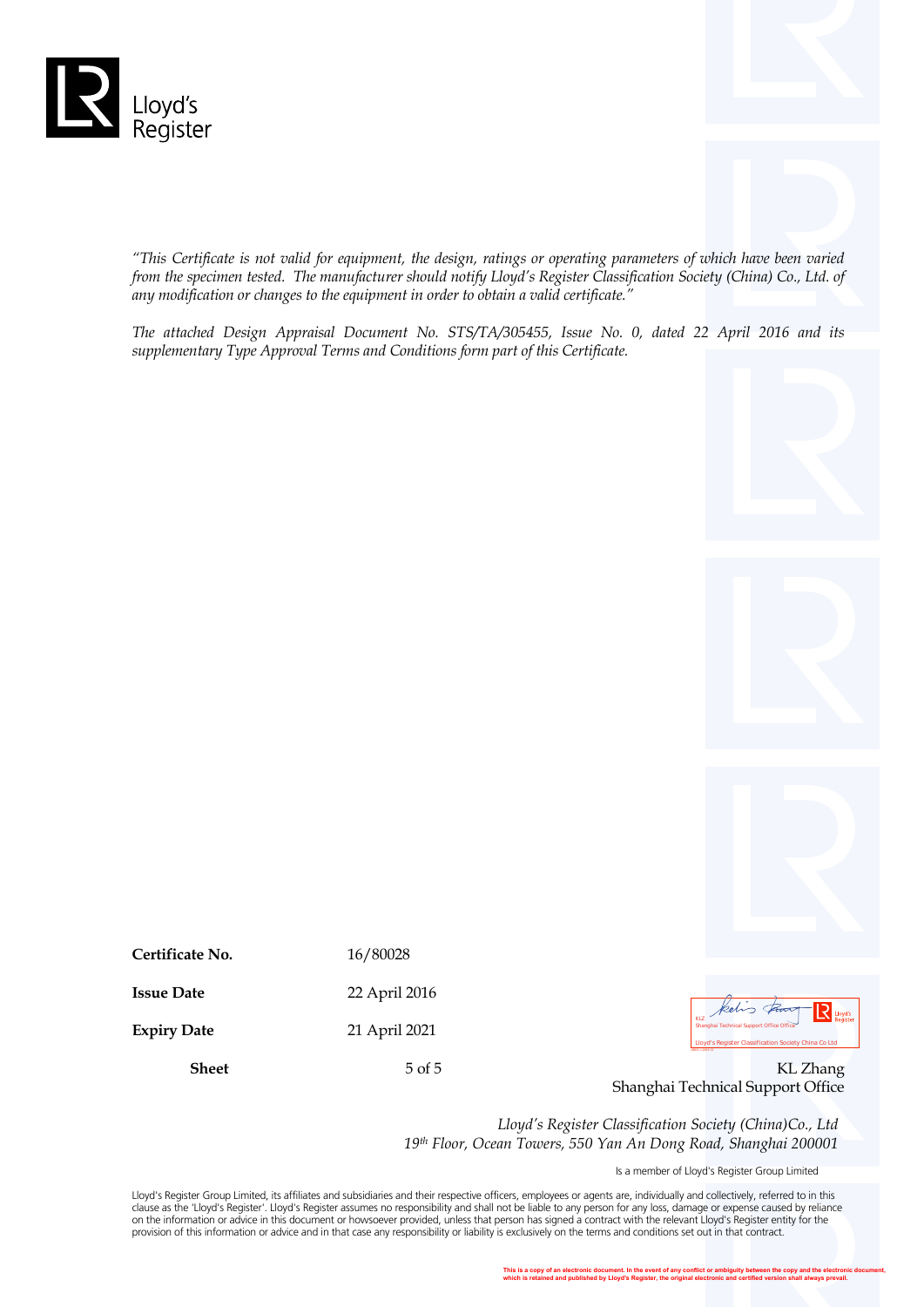

# **Lloyd's Register Classification Society (China) Co., Ltd.**

# **Shanghai Technical Support Office**

*19th Floor Ocean Towers, No. 550 Yan An Dong Road Shanghai 20001 P.R. China*

Page 1 of 1 Document number STS/TA/305455 Issue number  $\Omega$ 

# **DESIGN APPRAISAL DOCUMENT**

| Date<br>Ouote this reference on all future communications<br>/TA/KLZ/LIV1600211/STS/O-305455<br>ົາາ<br>2016<br>STS/<br>$  -$ |  |
|------------------------------------------------------------------------------------------------------------------------------|--|
|------------------------------------------------------------------------------------------------------------------------------|--|

# **LLOYD'S REGISTER TYPE APPROVAL SYSTEM, 2014. Issued to: Abtech Limited**

# **For: Enclosures and Junction boxes for safe and hazardous areas TYPE APPROVAL CERTIFICATE No. 16/80028**

The undernoted documents have been reviewed for compliance with the requirements of the Lloyd's Register Type Approval System, 2014 and this Design Appraisal Document forms part of the Certificate.

## **APPROVAL DOCUMENTATION**

- 1. Application Checklist, undated;
- 2. Form2502, dated 16th, Feb, 2016.
- 3. Type Approval Document (combined).
- 4. Production Quality Assessment report, undated.

#### *Supplementary Type Approval Terms and Conditions*

*Type Approval certifies that a representative sample of the product(s) referred to herein has/have been found to meet the applicable design criteria for the use specified herein. It does not mean or imply approval for any other use, nor approval of any product(s) designed or manufactured otherwise than in strict conformity with the said representative sample.*

*Type Approval is based on the understanding that the manufacturer's recommendations and instructions and any relevant requirements of the Rules and Regulations are complied with.*

*Type Approval does not eliminate the need for normal inspection and survey procedures required by the Rules and Regulations.*

Lloyd's Register reserves the right to cancel or withdraw this Type Approval Certificate in accordance with the Lloyd's *Register Type Approval System Procedure.*



KL Zhang Senior Specialist Type Approval Section Shanghai Technical Support Office LIoyd's Register Classification Society (China) Co., Ltd. Tel.: +86(0)215158 7935 Email: ke-lin.zhang@lr.org

Lloyd's Register Group Limited, its affiliates and subsidiaries and their respective officers, employees or agents are, individually and collectively, referred to in this clause as the 'Lloyd's Register'. Lloyd's Register assumes no responsibility and shall not be liable to any person for any loss, damage or expense caused by reliance on the information or advice in this document or howsoever provided, unless that person has signed a contract with the relevant Lloyd's Register entity for the provision of this information or advice and in that case any responsibility or liability is exclusively on the terms and conditions set out in that contract.